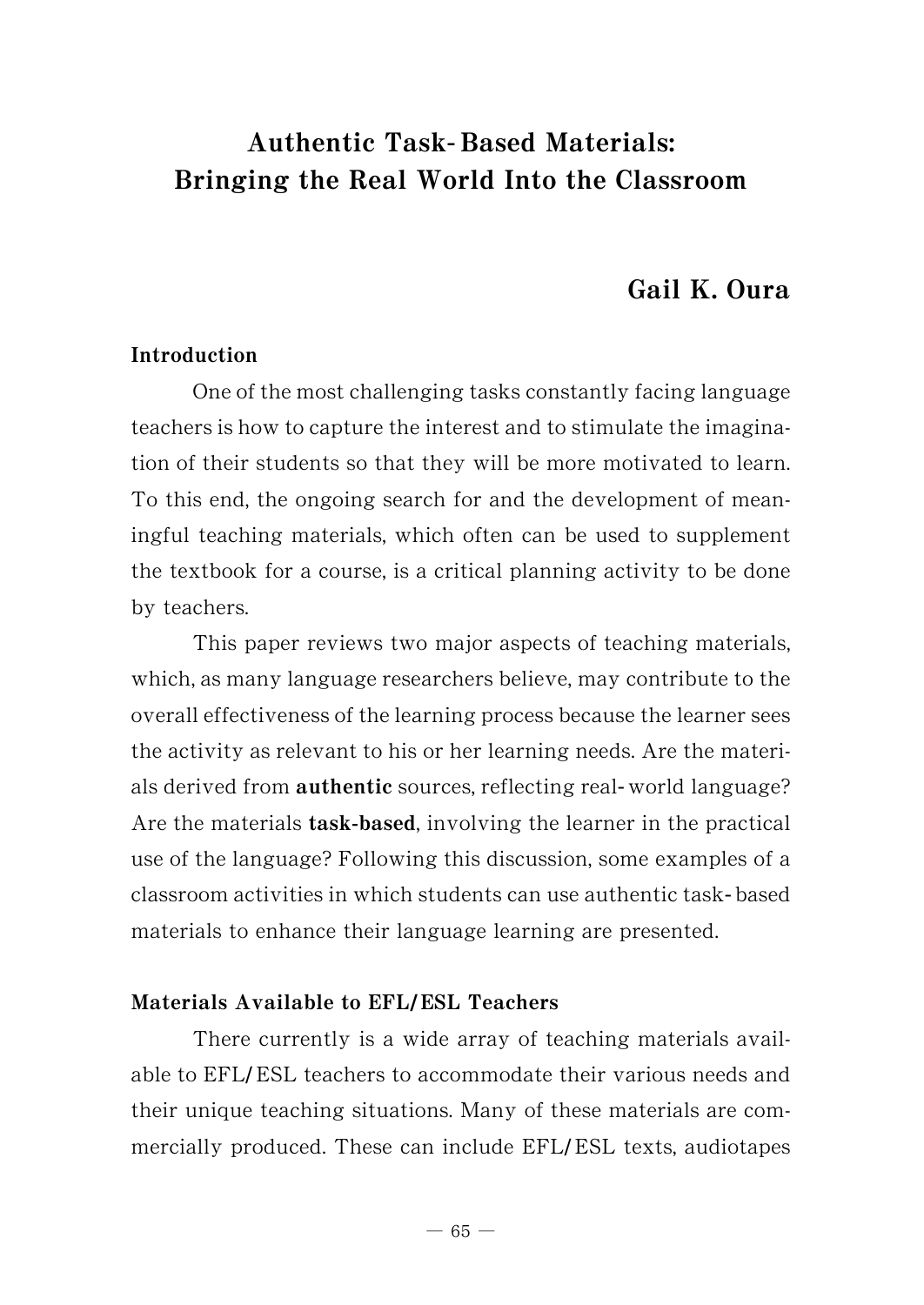with accompanying workbooks, videotapes with student worksheets, and various Computer Assisted Language Learning (CALL) programs. There are materials available for teaching reading, writing, speaking, listening, grammar, vocabulary-building, survival English, cross-cultural communication, pronunciation, business English, TOEFL preparation, and various other content-based English courses.

Some teachers at universities, junior colleges and private language schools may find themselves teaching with locally designed materials. Such materials are often produced "in-house", and provide classroom teachers with day-by-day lesson plans, steps for implementing them, and materials needed to teach them.

Whatever situation a teacher may have, it is very likely that at some time the teacher will find the need to adapt a particular text or lesson with material that he or she feels is more useful for promoting learning. To get beyond the limitations of a given text or lesson, many teachers often adapt or create activities involving authentic materials or media. Once teachers start to use authentic materials and observe the impact the real world context has on students, they may actually seek out ways to incorporate them more into lesson plans.

Where do EFL/ESL teachers find authentic materials? According to Gebhard (1996), there are unlimited sources for teaching materials. For many who live in countries where English is a foreign language, it is simply a matter of searching creatively. Teachers in urban areas of these countries can access authentic materials from cable TV, English language newspapers and magazines, and even from popular music on the radio. In large cities, modern grocery and department stores carrying imported products and the tourist in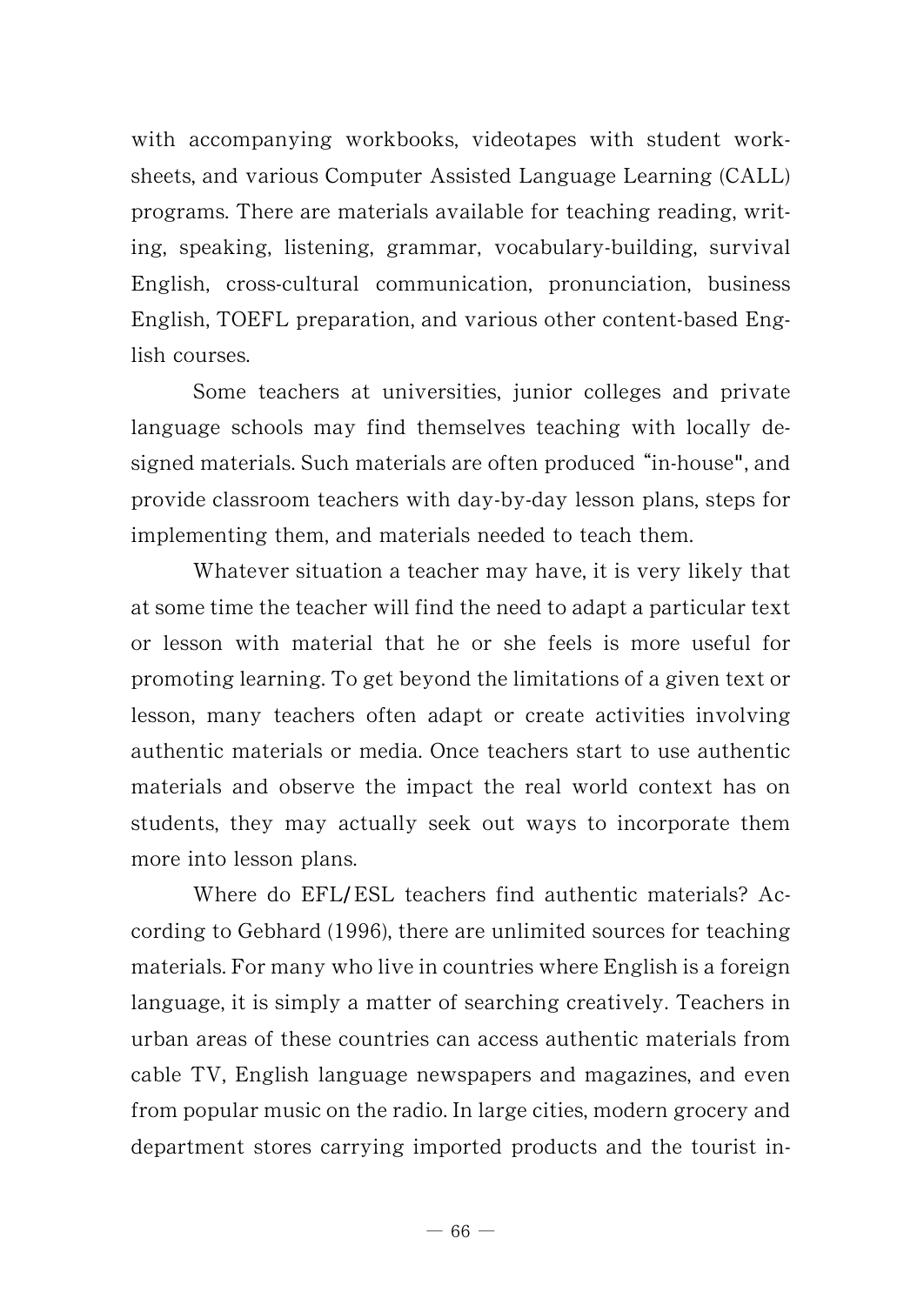dustry such as hotels can offer useful authentic resources. Or else, during travel to English-speaking countries, teachers could pick up useful materials that could be adapted for their English lessons.

# What Are Authentic Materials?

Nunan (1999) defines authentic materials as spoken or written language data that has been produced in the course of genuine communication, and not specifically written for purposes of language teaching. In fact, in his teaching he encourages his students to bring into the classroom their own samples of authentic language data from "real-world" contexts outside of the classroom. They practice listening to and reading genuine language drawn from many different sources, including TV and radio broadcasts, taped conversations, meetings, talks, and announcements. They also read magazine stories, hotel brochures, airport notices, bank instructions, advertisements and a wide range of other written messages from the "real world" in situations as they occur.

Gebhard (1996) gives more examples of authentic materials EFL/ESL teachers have used. Some of his examples, which may serve as source material for lesson planning, are shown below:

- 1. Authentic Listening/ Viewing Materials -- TV commercials, quiz shows, cartoons, news clips, comedy shows, movies, soap operas, professionally audio-taped short stories and novels, radio ads, songs, documentaries, and sales pitches.
- 2. Authentic Visual Materials -- slides, photographs, paintings, children's artwork, stick-figure drawings, wordless street signs, silhouettes, pictures from magazines, ink blots, postcard pictures, wordless picture books, stamps, and X-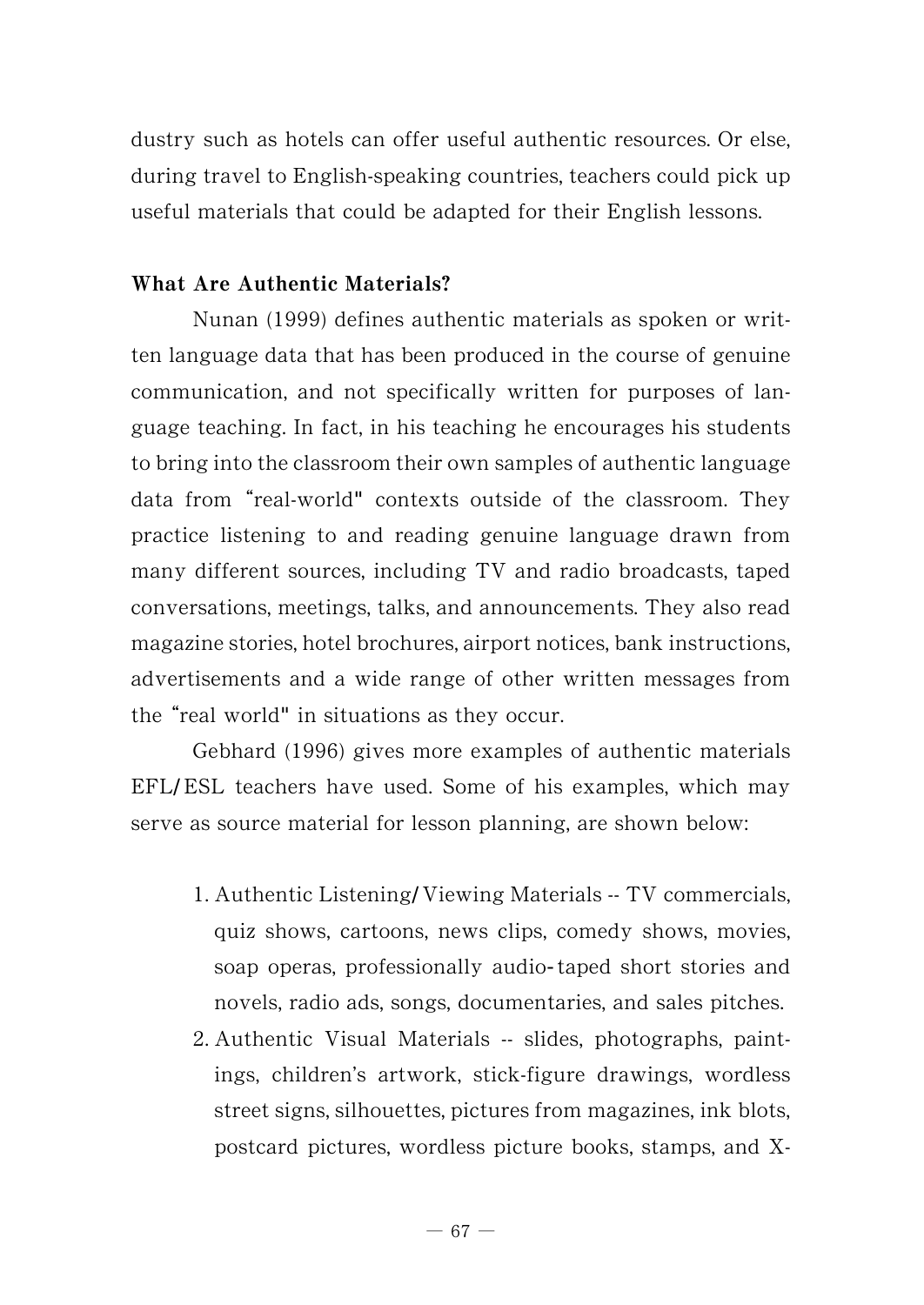rays.

- 3. Authentic Printed Materials -- newspaper articles, movie advertisements, astrology columns, sports reports, obituary columns, advice columns, lyrics to songs, restaurant menus, street signs, cereal boxes, candy wrappers, tourist information brochures, university catalogs, telephone books, maps, TV guides, comic books, greeting cards, grocery coupons, pins with messages, and bus schedules.
- 4. Realia ("Real world" objects) Used in EFL/ ESL Classrooms -- coins and currency, folded paper, wall clocks, phones, Halloween masks, dolls, and puppets, to name a few. (Realia are often used to illustrate points very visually or for role-play situations.)

### Why Use Authentic Materials?

The extra time involved for teachers in planning for the use of authentic materials to supplement lessons is well worth it. In fact, using authentic materials has several advantages. According to Brinton (1991), authentic materials and media can reinforce for students the direct relationship between the language classroom and the outside world. Gebhard (1996) sees authentic materials as a way to "contextualize" language learning. When lessons are centered on comprehending a menu or a TV weather report, students tend to focus more on content and meaning rather than the language itself. This offers students a valuable source of language input, so that they are not being exposed only to the language presented by the text and the teacher.

In addition, Melvin and Stout (1987) find an overall increased motivation to learn in students, as well as a renewed interest in the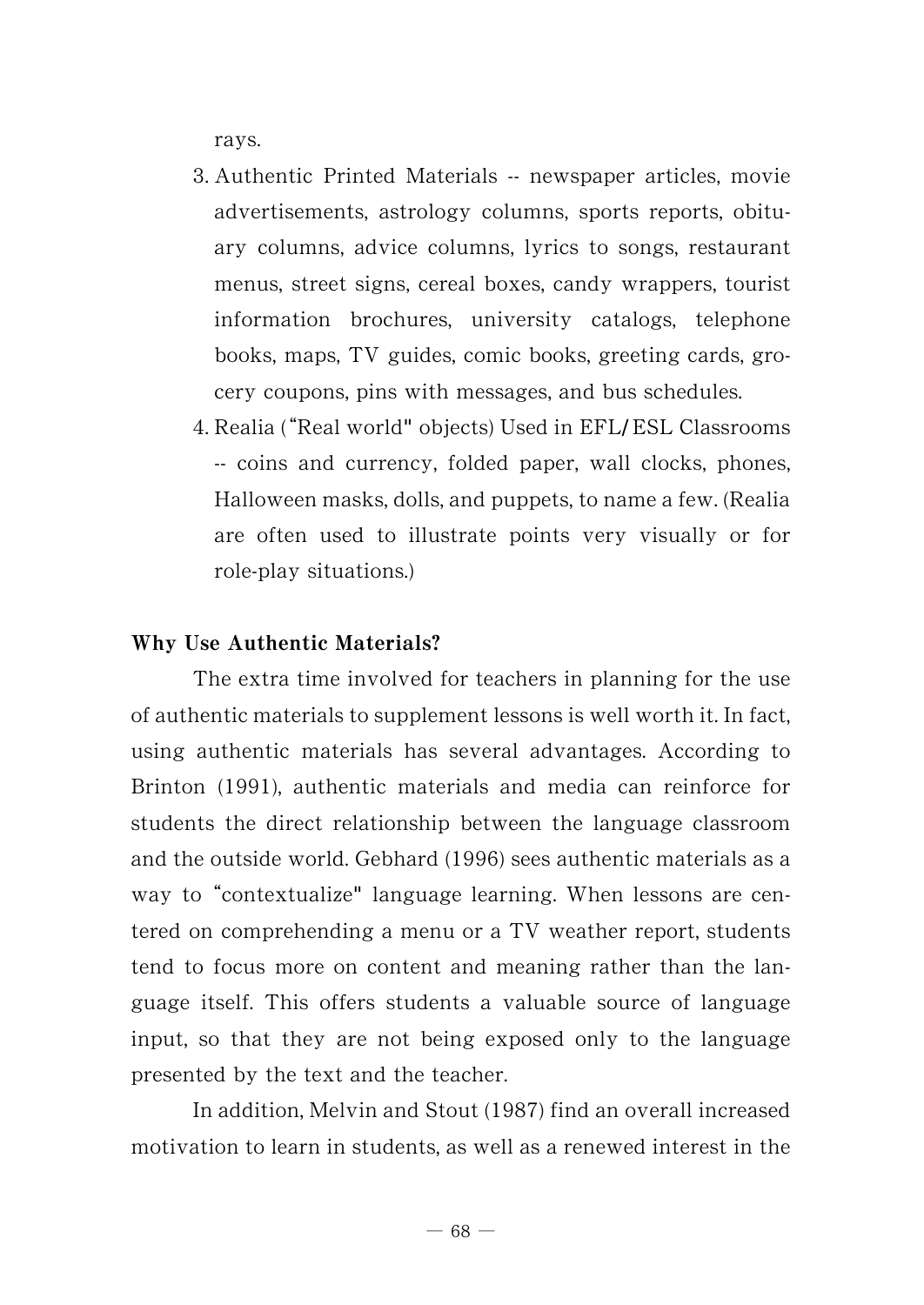subject matter, when students use authentic materials for the study of culture in the language classroom. In class, they regularly "sent" students to a city in a target culture (for example, to spend a weekend in New York City) through prepared task-based activities using authentic materials. As students gained more confidence working directly with authentic materials, they also reported an increased understanding of the practical benefits of being able to use the language in real world scenarios. Students commented that they found it useful to be practicing skills they would need outside the classroom and to be learning about cultures beyond their own.

Also, there are some researchers who point out that more authentic materials are needed in the classroom because of the wide disparity that is often found between materials developed specifically for English language teaching and authentic conversation. Porter and Roberts (1981) show several differences between authentic materials and non-authentic materials in terms of spoken language. For example, conversations recorded for language texts often have a slow pace, have particular structures which recur with obtrusive frequency, and have very distinct turn-taking of speakers. Also, hesitations (such as "uh's" and "mm's") are often missing, and sentences are very well-formed with few if any mistakes. In other words, what the language learners hear in class is different from the language in the real world. In many cases, the language heard in classrooms is a stilted use of spoken language, and authenticity is lost because of a need to teach specific language points in a way that some teachers feel would be more understandable for learners.

Brosnan et al. (1984) justify the importance of the use of authentic language in the classroom in this way: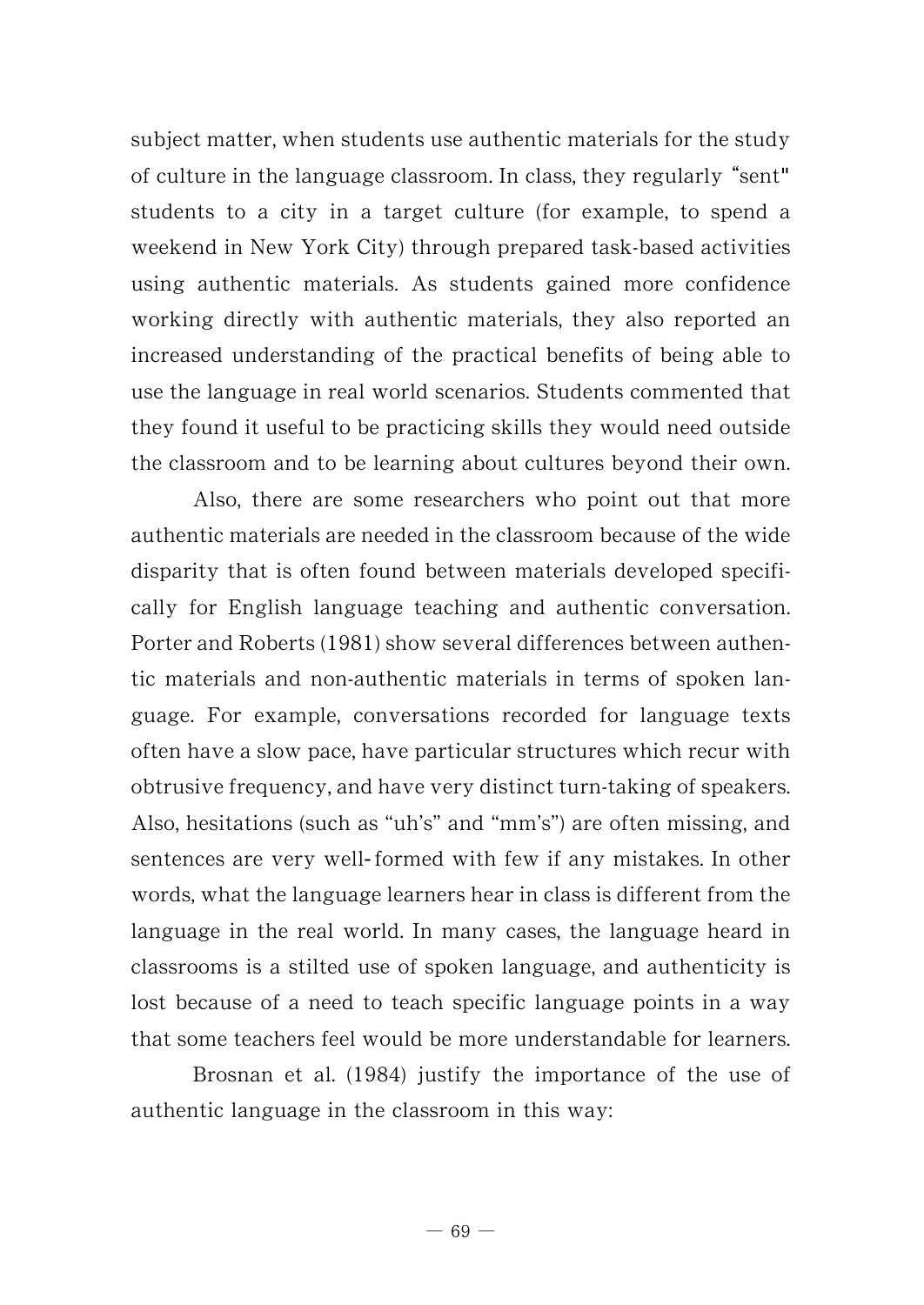- 1. Language is natural. By simplifying language or altering it for teaching purposes (limiting structures, controlling vocabulary, etc.), we risk making the task more difficult. We may, in fact, be removing clues to meaning.
- 2. Authentic language offers students the chance to deal with a small amount of material which, at the same time, contains complete and meaningful messages.
- 3. Authentic printed materials provide students with the opportunity to make use of non-linguistic clues (layout, pictures, colors, symbols, the physical setting in which it occurs) to help them discover the meaning more easily.
- 4. Adults need to be able to see the immediate relevance of what they do in the classroom to what they need to do outside it, and real-life material treated realistically makes the connection obvious.

While Nunan (1999:27) realizes that it is not realistic for teachers to use only authentic materials in the classroom, he makes a point that "learners should be fed as rich a diet of authentic data as possible, because, ultimately, if they only encounter contrived dialogues and listening texts, their learning task would be made more difficult." He also goes on to say that it is important that learners listen to and read authentic material of as many different kinds as possible. This will help motivate the students by bringing the content and the subject matter to life for them, and enable them make the important connections between the classroom world and the world beyond it.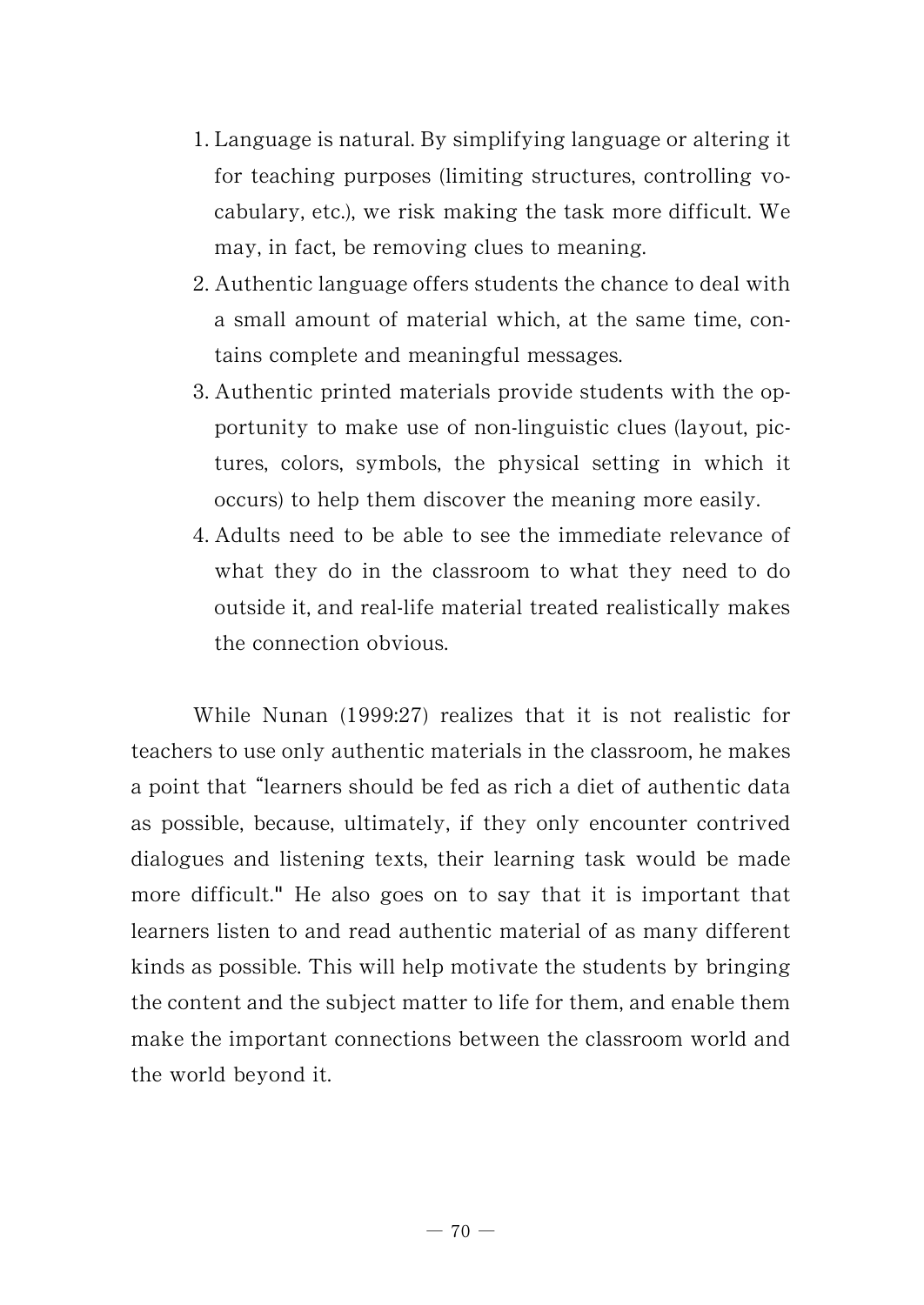# Task**-** Based Language Teaching

Another aspect of teaching material design considered essential to many leading language researchers today is that such material promote task- based learning. Task- based learning is an overall approach to language learning that views the "tasks" that learners do as central to the learning process. The learning process is seen as a set of communicative tasks that are directly linked to curricular goals.

Nunan (1991: 279) outlines "five characteristics of a taskbased approach to language learning:

- 1. An emphasis on learning to communicate through interaction in the target language.
- 2. The introduction of authentic texts (teaching materials) into the learning situation.
- 3. The provision of opportunities for learners to focus not only on language, but also on the learning process itself.
- 4. An enhancement of the learner's own personal experiences as important contributing elements to classroom learning.
- 5. An attempt to link classroom language learning with language activation outside the classroom."

He views the task as a piece of meaning-focused work which involves learners in comprehending, manipulating, producing and interacting in the target language.

Specifically, tasks can be analyzed according to the goals, the input data, the activities derived from the input, the settings and roles implied for teacher and learners. Nunan (1989:11) graphically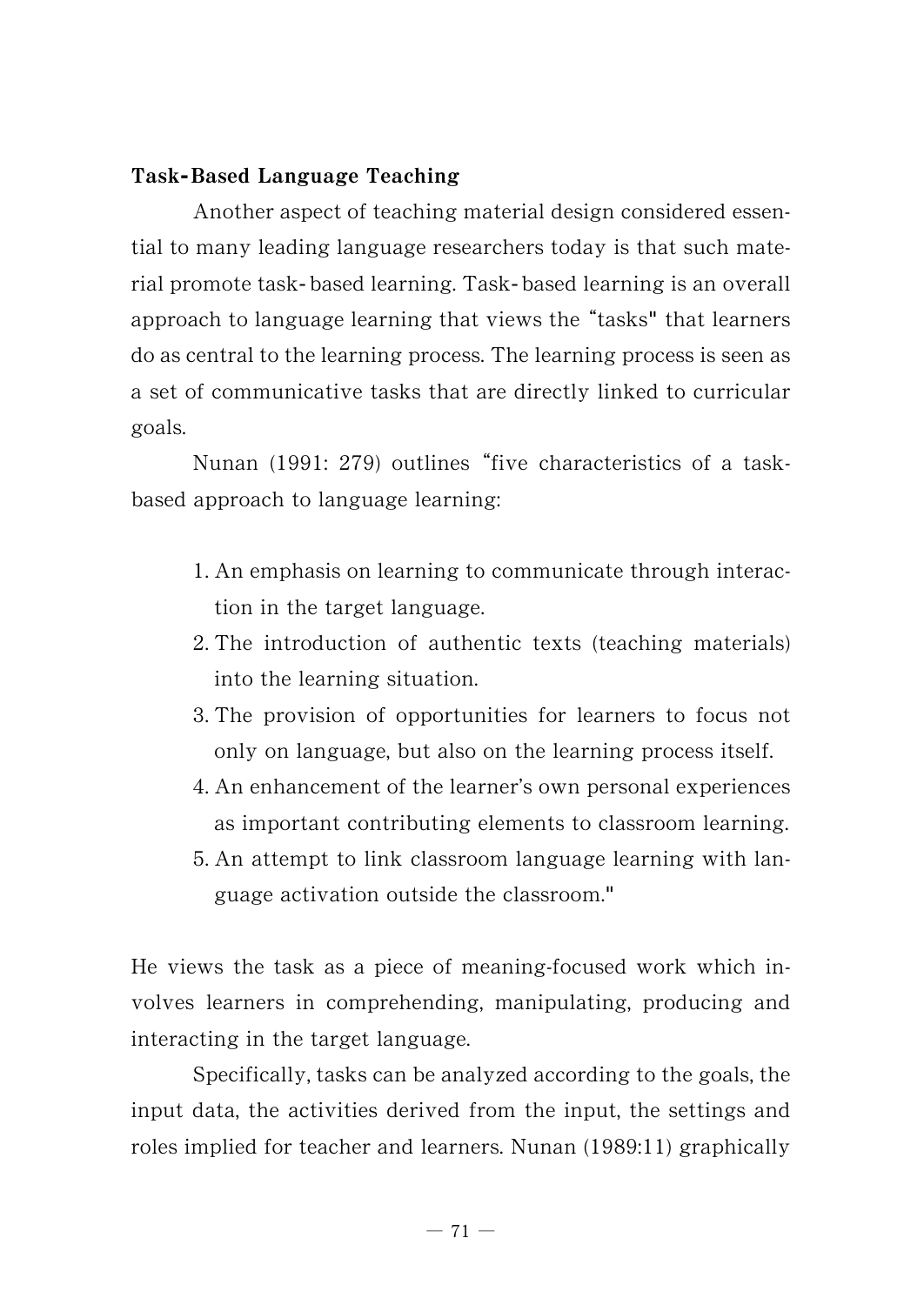depicts a way to analyze the various elements of tasks, as shown in Figure 1.



Figure 1: A framework for analyzing communicative tasks

Goals refer to the general intentions for the learning task. Input is the data that forms the point of departure for the task. Activities specify what learners will actually perform with the input. Roles refer to the social and interpersonal relationship between learners and teachers in a task. Settings refer to the classroom arrangement affecting interaction entailed in the task, such as pair work or group work. When selecting, adapting, modifying and creating communicative tasks, Nunan believes that specification of all these components is needed.

There are a number of different interpretations in the literature of what a "task" actually is. However, many researchers today make an important distinction between target tasks, which students need to accomplish beyond the classroom, and **pedagogical** tasks, which form the basis of the classroom activity during the instruction.

As far as target tasks are concerned, Long (1985: 89) lists a number of them: filling out a form, buying a pair of shoes, making an airline reservation, borrowing a library book, taking a driving test, typing a letter ... making a hotel reservation, writing a check, finding a street destination  $\ldots$ " He sums up a definition of "task" in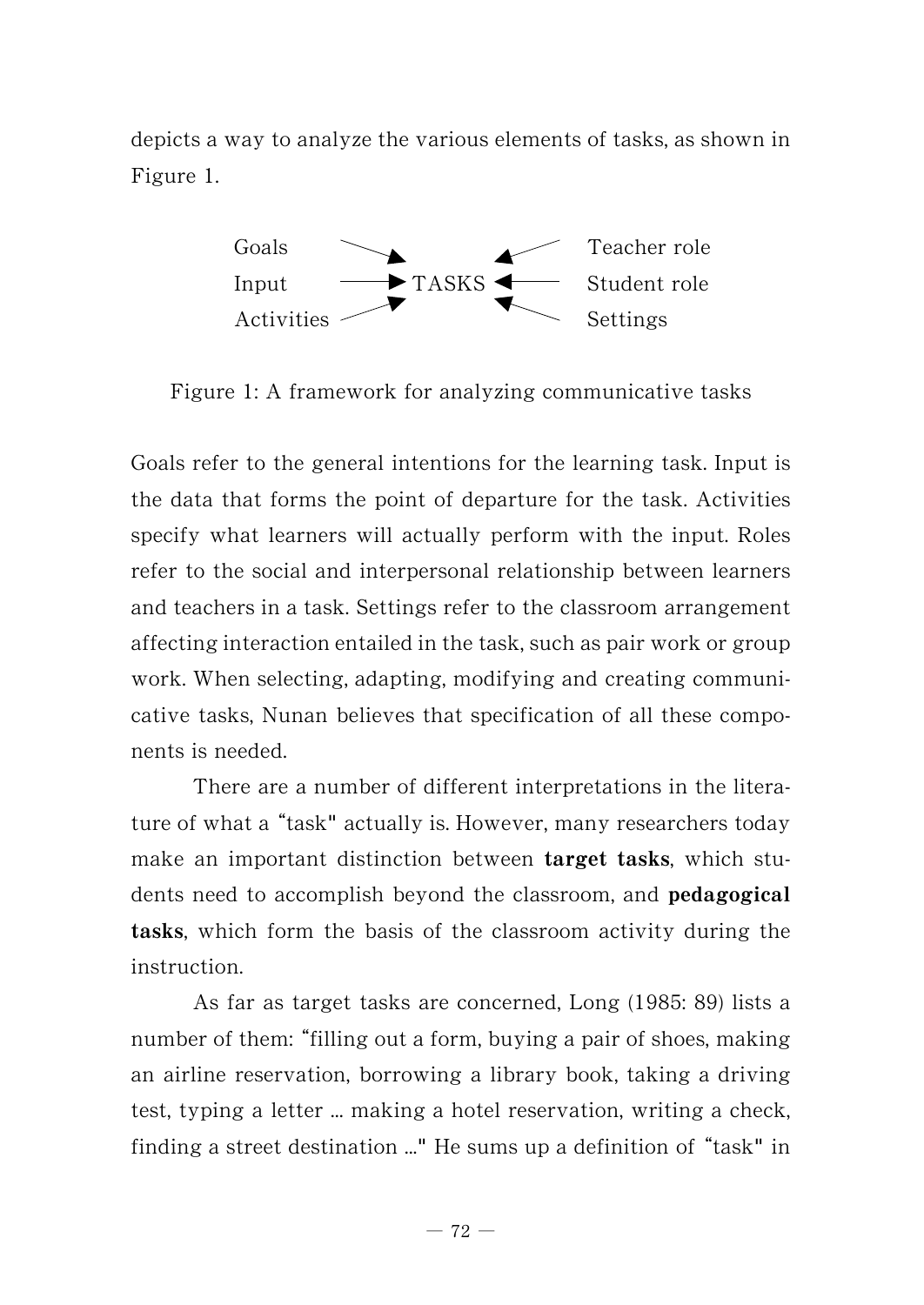this way: "by task is meant the hundred and one things people do in everyday life, at work, at play, and in-between." These are the kinds of things that individuals typically do outside of the classroom. The ultimate rationale for language instruction is to enable learners to accomplish these activities successfully in the real world using the target language.

Of course, target tasks could be practiced to some extent in the classroom. However, learners will also do many other things in the classroom that are not just rehearsals for performance outside of the classroom. Learners will become involved in various activities that facilitate the development of their general language proficiency, as well. Such tasks, with a pedagogical rationale, are the types of tasks that Richards, Platt and Weber (1986: 289) refer to as:

actions carried out as the result of processing or understanding language. For example, drawing a map while listening to a tape, listening to an instruction and performing a command, may be referred to as tasks. Tasks may or may not involve the production of language. A task usually requires the teacher to specify what will be regarded as successful completion of the task. The use of a variety of different kinds of tasks in language teaching is said to make language teaching more communicative."

A definition of a pedagogical task, that is seen by a number of researchers as capturing the essence of the concept, is given by Breen (1987: 23): "any structured language learning endeavor which has a particular objective, appropriate content, a specified working procedure, and a range of outcomes for those who undertake the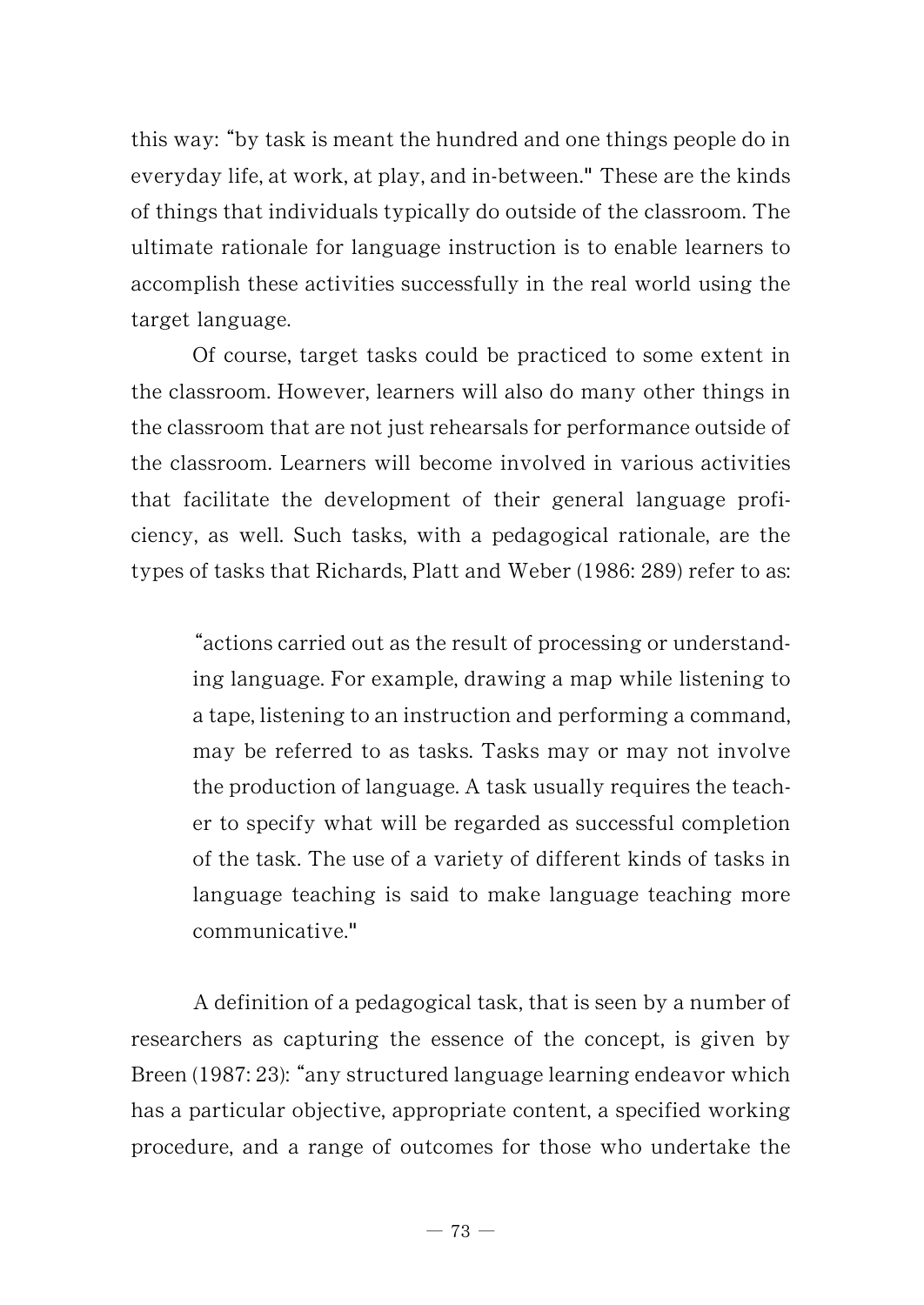task". Another view of pedagogical tasks is given by Nunan (1999:  $25$ ) who refers to them as  $\frac{6}{x}$  classroom work that involves learners in comprehending, manipulating, producing or interacting in the target language while their attention is focused on mobilizing their grammatical knowledge in order to express meaning."

Successful completion of pedagogical tasks would enable learners to acquire the skills needed to master real-world target tasks. For instance, a target task might be:

The learner will listen to a weather forecast and decide whether or not to take an umbrella and sweater to school.

Its related pedagogical task might be:

The learner will listen to an aural text about the weather and answer questions afterwards on whether given statements are true or false.

As soon as learners master the pedagogical task, including all of its related activities or exercises, they would have developed the necessary skills to accomplish the target task. Ultimately these newly developed skills could be used outside of the classroom.

A task-based curriculum then, with its supporting instructional materials, specifies what the learner needs to do with the English language in terms of target tasks and organizes a set of pedagogical tasks intended to reach those goals. According to Brown  $(1994:229)$ , "in task-based instruction, the priority is not the bits and pieces of language, but rather the functional purposes for which the language must be used." Such a curriculum should focus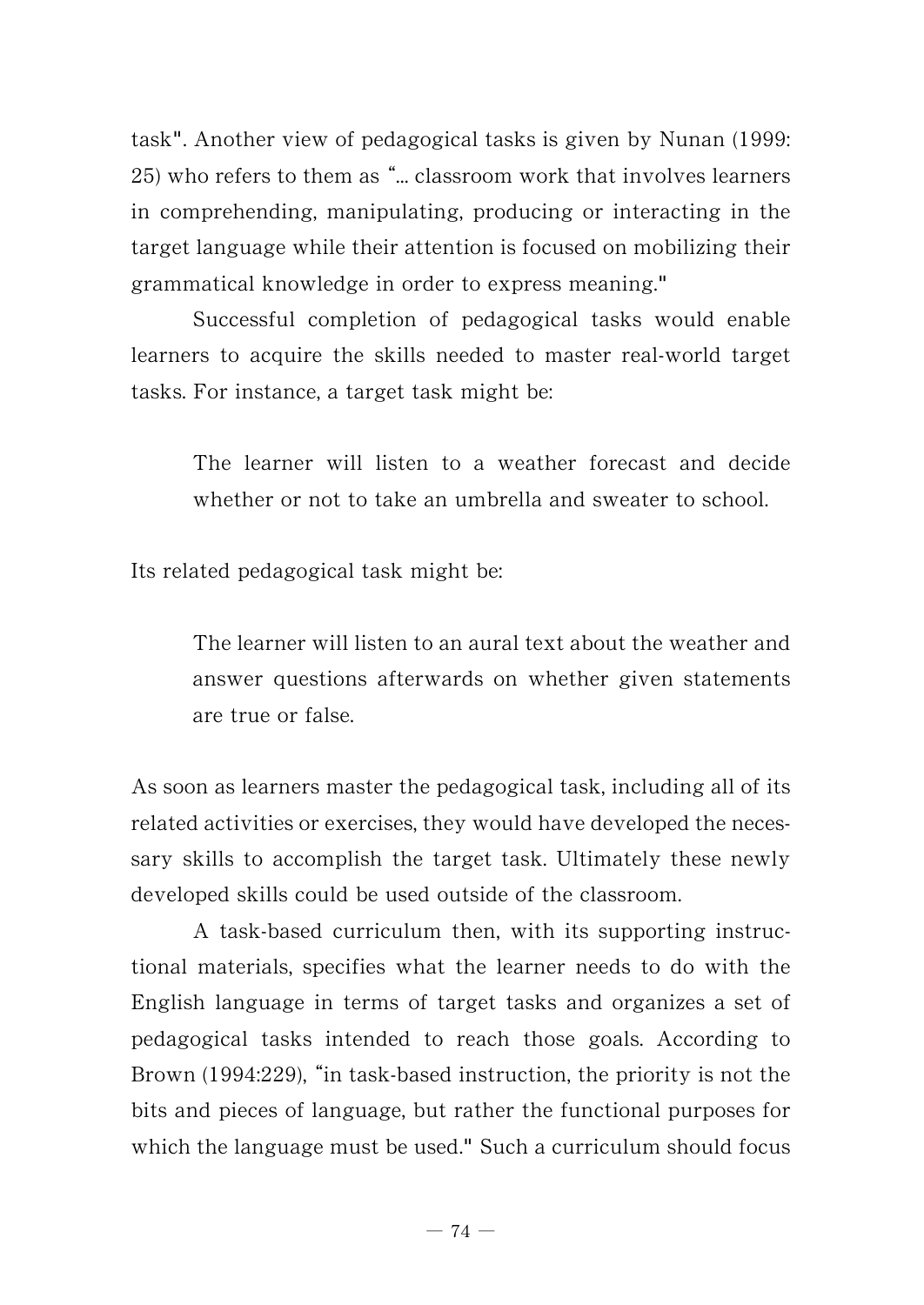on pragmatic language competence. Task-based language teaching requires the teacher to organize classroom activities around those practical tasks that language users will engage in when they are out there" in the real world.

# Classroom Activities Using Authentic Task-Based Materials

The following are some examples of classroom activities in which students use authentic materials and have specific tasks to accomplish in order to meet real-world language objectives:

# Activities Using Cultural Objects

Activities involving the direct use and handling of products of a culture (such as postcards, photographs, symbols, and images in song lyrics) can be very effective in the classroom. One such activity, called Culture Composition developed by Tomalin and Stempleski (1998), has as its purpose the development of writing skills, as well as the recognition of cultural artifacts. The teacher hands out various pieces of realia, collected from travels abroad to Englishspeaking countries, such as bus or air tickets, receipts, coupons, money and photographs. The items are mixed up and in random order. Students are put into groups of two or three. They identify each item, and then make up a story about their set of items. The groups present their stories to the rest of the class, each person in the group taking a turn to tell part of the story. As an item occurs in the story, it is shown to the class and placed on the table. When all groups have finished, the students write their own individual version of their story.

For these types of activities which teach culture, a taskoriented approach is suggested. Students work together in pairs or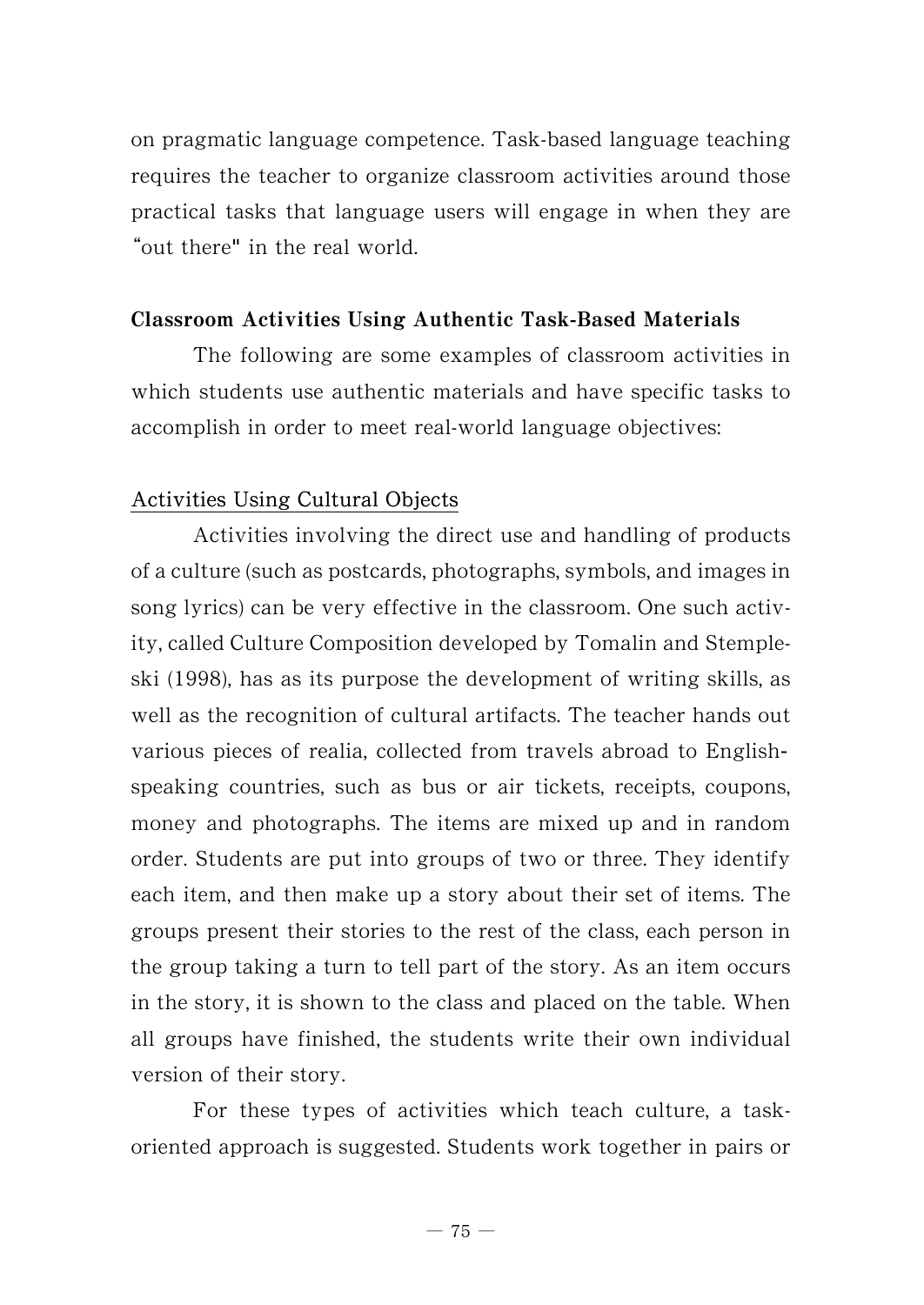small groups to fine-tune precise information. They share and discuss what they have discovered, and interpret the information within the context of the target culture and in comparison to their own culture.

# Listening Activities

One way to focus students' attention on developing realworld listening skills is through listening activities. This activity called Eavesdropping" developed by Porter and Roberts (1987) teaches strategies for listening. Students are told that they are guests at a party and that they can eavesdrop on conversations. They listen to short segments of real-world party conversations and complete a worksheet in which they note down what topic the people are talking about. They also indicate on the worksheet whether they are interested in the topic or not. Follow-up activities could include other eavesdropping in real-world settings where English is spoken (or simulations of real world settings like watching an English conversation on TV), taking notes on what is heard and reporting back to the class.

# Listening / Viewing Activities

Many creative approaches for using video in the classroom are given by Stempleski and Tomalin (1990). One idea is through silent viewing of video clips to let students consider what is going on and guess what the speakers are doing and saying. Another approach would be for students to watch the beginning only of a video clip, and then they must predict what will happen next. Also, teachers could present a video clip through split viewing: half of the class sits with their back to the screen; half can see the screen; and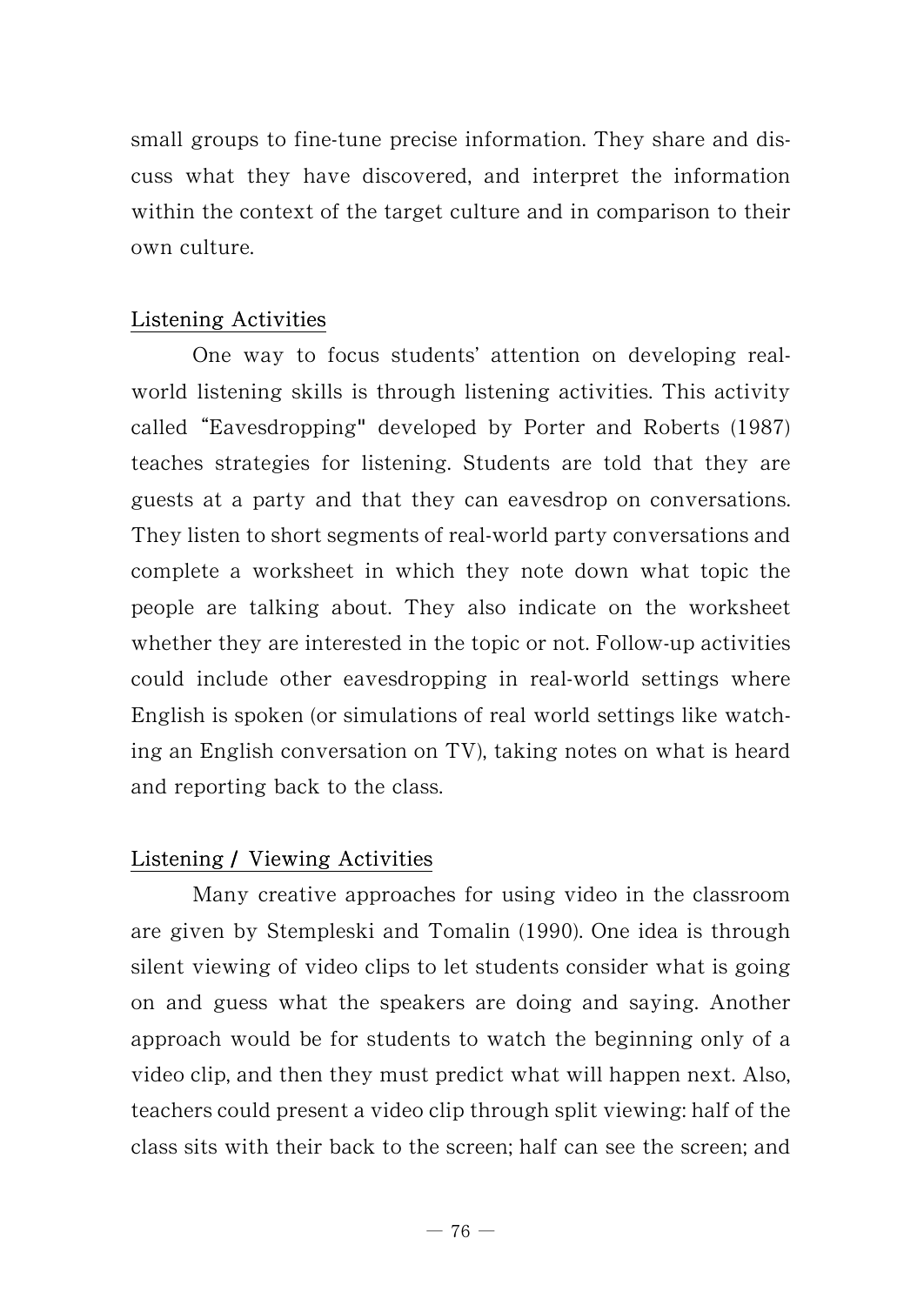both groups can hear. Pairs then come together after the split viewing, and create a story about what happened.

In all activities like these, a task-based approach is suggested. Teachers need to decide what, if any, language needs to be pretaught. Students' attention should be focused on particular viewing tasks. The teacher should decide what particular language points are to be taught, what follow-up activities will be used, and student worksheets need to be prepared. If possible, it is helpful to make transcripts of the dialogue from the video clip for later review with the students.

### Interactive Simulations

Another approach would be to set up a simulation of some real-world scenarios in which students familiarize themselves with the details through interaction with authentic materials. Then the students have to play a certain role in the scenario and communicate with others in a realistic manner while attempting to accomplish certain tasks.

The following is such a classroom activity that the author helped to design for a course at another university, and subsequently modified for use in an English Communication elective class at Sophia Junior College. The activity is called "Meet the Press", and is the simulation of a press conference. The authentic materials were compiled from news articles based on a real situation that occurred at a Japanese hospital.

Students are asked to read news clippings about the real-life event of a mix-up of patients for surgery that occurred at a Japanese hospital. Then they are told that they will participate in a press conference in the role of either a spokesperson for the hospital or a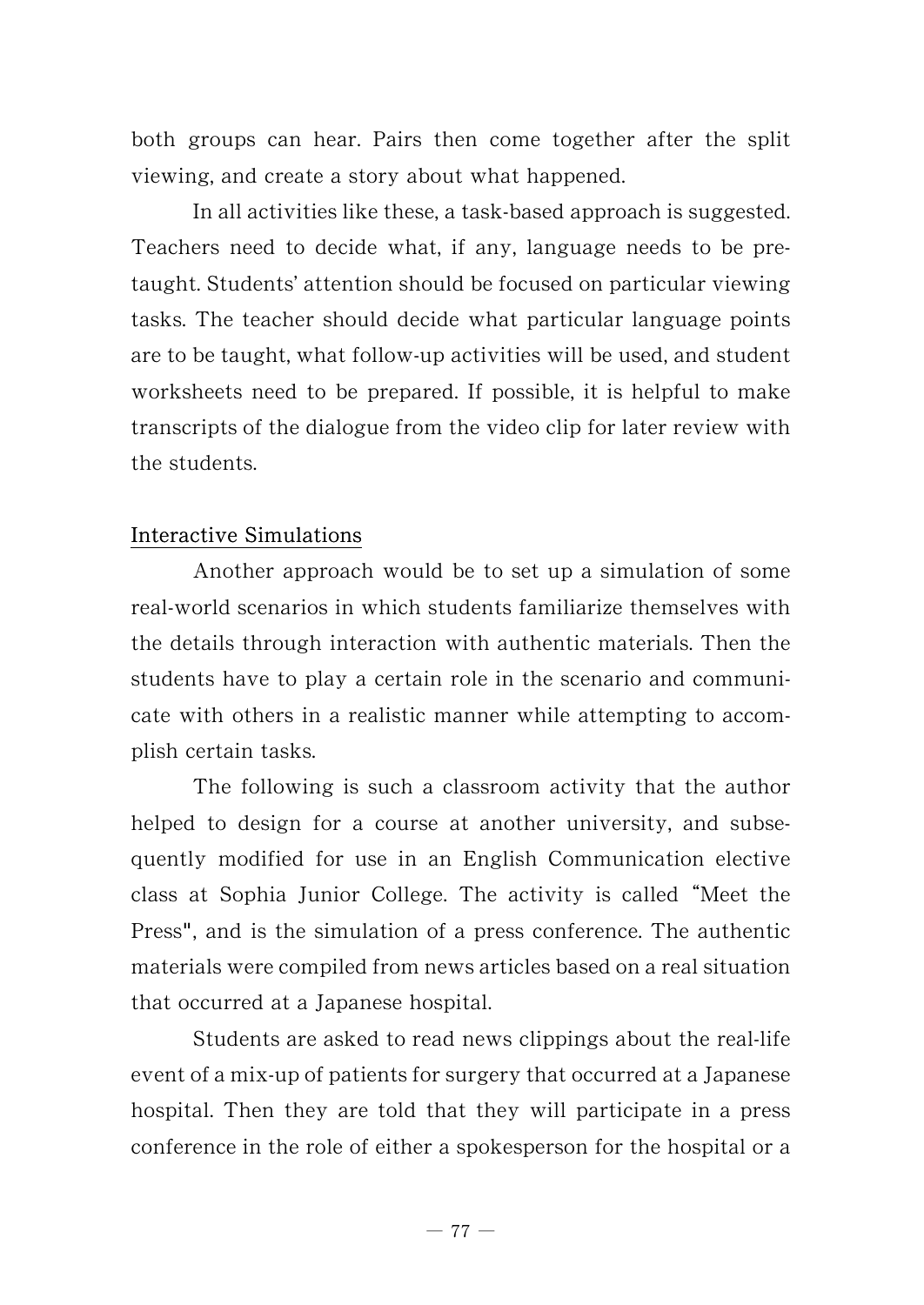reporter. Then students are divided into groups of four -- one is the spokesperson for the hospital and the other three are the reporters who must ask questions related to their concerns. (See handouts in Appendices 1, 2 and 3).

Spokespersons review their information sheets, write a prepared statement that they will release to the press, and try to prepare answers to possible difficult questions that reporters may ask them. They are given overall guidelines for how to conduct a press conference, how to handle reporters' questions, and what to do when they don't know the answer. Spokespersons have a practice session with the teacher before the event.

Reporters need to prepare questions to find out as much as they can about the situation. In addition, they play a role in which they have some specific concerns. Some of their questions should reflect these concerns. Then reporters review their questions in advance with the teacher, and are given guidance on how to ask appropriate follow-up questions.

At the press conference, the spokesperson greets the press, sets the ground rules, presents his or her prepared statement (about 3 minutes in length), and then opens up a 10-minute question and answer session, and when time is up, ends the session by thanking them for their participation.

In the real world, most students will probably never be a spokesperson or a reporter at a press conference. However, this activity provides the opportunity for students to develop the realworld ability to answer questions on the spot, as well as to ask in-depth questions about an issue.

All of these classroom activities, utilizing authentic materials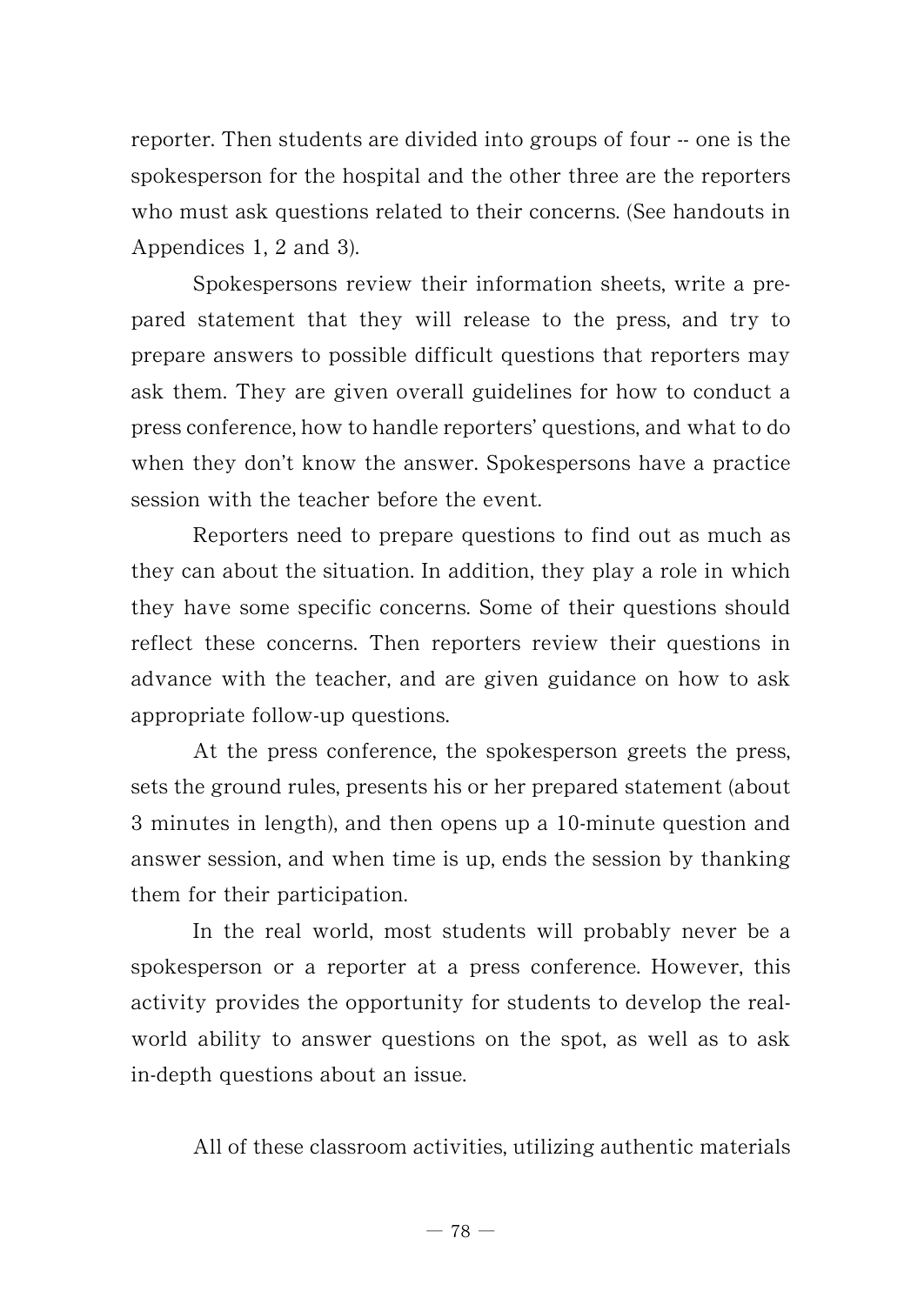and giving students specific tasks to perform to complete a project, can be a very meaningful experience for students. Students often report gaining greater confidence in using the language during such activities. It's a way to bring real world experiences into the classroom by focusing on practical language skills.

Note: The "Meet the Press" activity was developed with assistance from Robert Gaynor, a colleague from another university. The author wishes to acknowledge him for his input.

# References

- Breen, M. (1987). Learner contributions to task design. In C. Candlin and D. Murphy eds.), *Language Learning Tasks*, New Jersey: Prentice Hall.
- Brinton, D.M. (1991). The use of media in language teaching. In M. Celce-Murcia (ed.), Teaching English as a Second or Foreign Language, Boston: Heinle and Heinle Publishers.
- Brosnan, D., Brown, K. and Hood, S. (1984). Reading in Context. Adelaide: National Curriculum Resource Center.
- Brown, H.D. (1994). Teaching By Principles: An Interactive Approach to Language Pedagogy. New Jersey: Prentice-Hall.
- Gebhard, J.G. (1996). Teaching English as a Foreign Language: A Teacher Self-Development and Methodology Guide. Ann Arbor: The University of Michigan Press.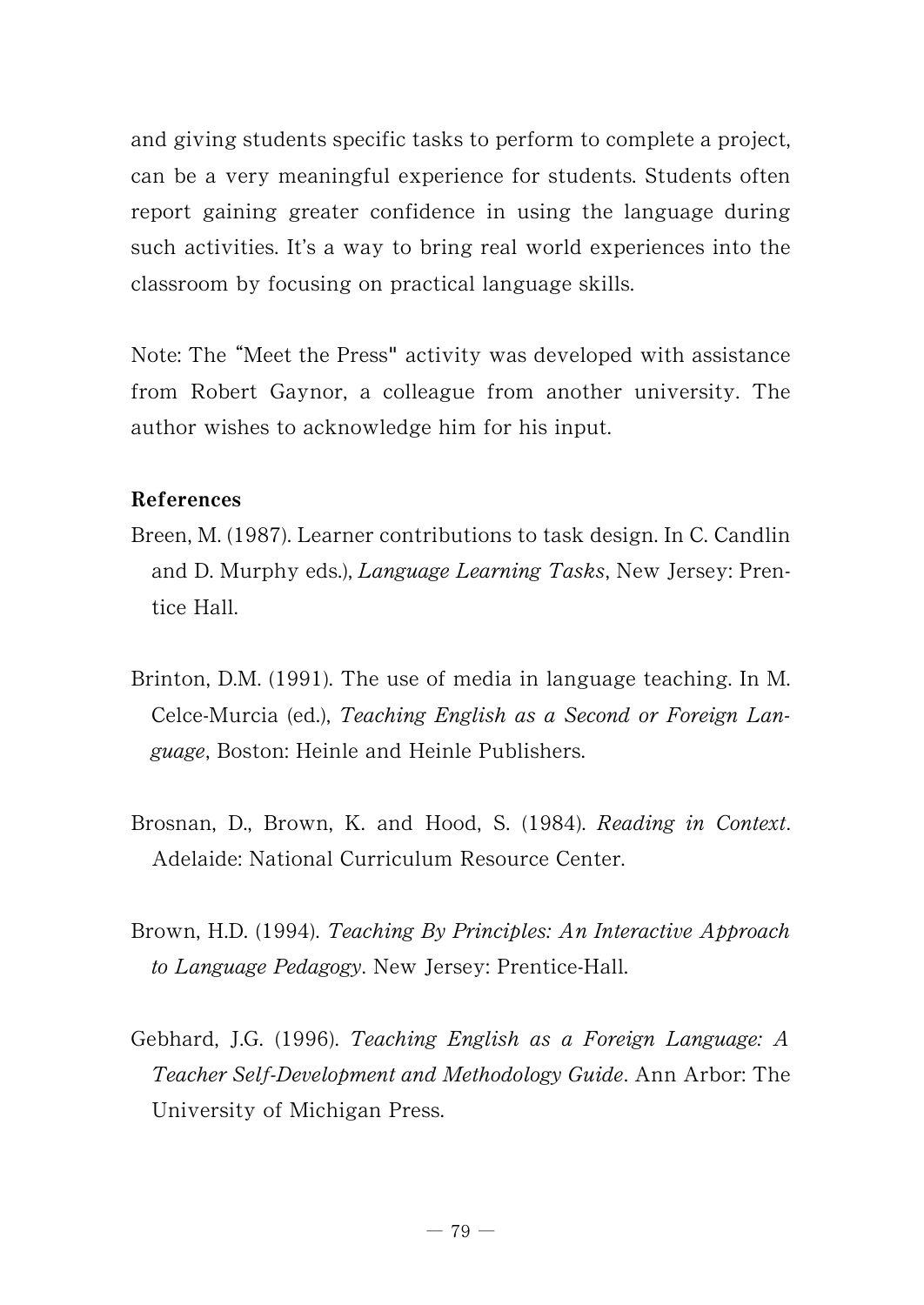- Long, M.H. (1985). A role for instruction in second language acquisition. In K. Hyltenstam and M. Pienemann (eds.), *Modelling and* Assessing Second Language Acquisition. Clevedon Avon: Multilingual Matters.
- Melvin, B.S. and Stout, D.S. (1987). Motivating language learners through authentic materials. In W. Rivers (ed.) Interactive Language Teaching. New York: Cambridge University Press, 44-56.
- Nunan, D. (1989). Designing Tasks for the Communicative Classroom. Cambridge: Cambridge University Press.
- Nunan, D. (1991). Communicative tasks and the language curriculum. TESOL Quarterly, 25 (2), 279-295.
- Nunan, D. (1999). Second Language Teaching and Learning. Boston: Heinle and Heinle Publishers.
- Porter, D. and Roberts, J. (1981). Authentic listening activities. English Language Teaching Journal, 36 (1), 37-47.
- Porter, D. and Roberts, J. (1987). Authentic listening activities. In M. L. Long (ed.) Methodology in TESOL. Rowley, Mass.: Newbury House.
- Richards, J.C., Platt, J. and Weber, H. (1986). A Dictionaryof Applied Linguistics. London: Longman.

Stempleski, S. and Tomalin, B. (1990). Video in Action. Hemel Hemp-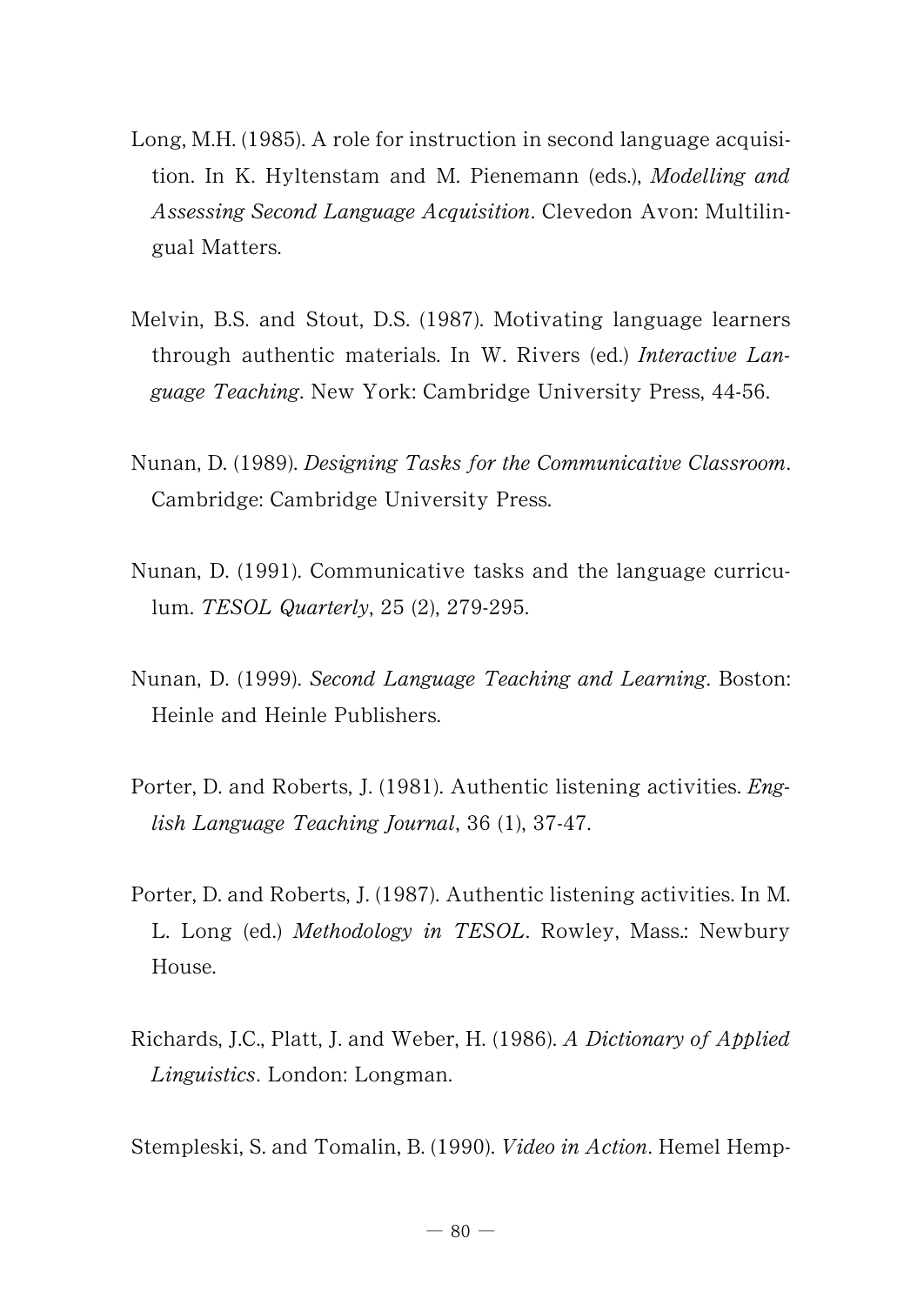stead: Prentice Hall.

Tomalin, B. and Stempleski, S. (1998). Cultural Awareness. Oxford: Oxford University Press.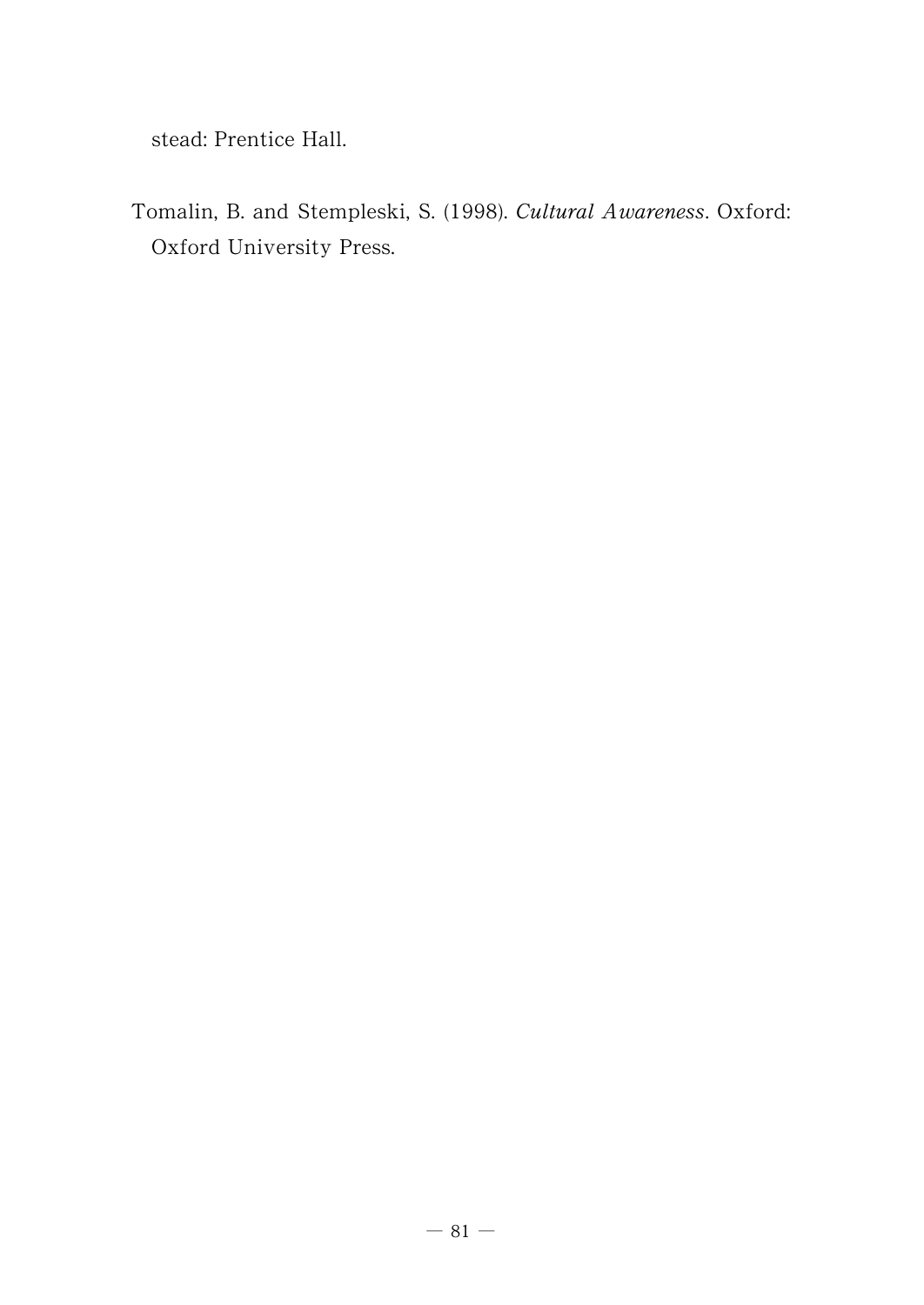# **MEET THE PRESS**

# Spokesperson's Information Sheet



#### THE SITUATION:

You are the spokesperson for Yokohama City University Hospital. You are holding this press conference because there have been repeated questions following a mix-up of patients causing a heart patient to undergo lung surgery and a lung patient to undergo heart surgery at your hospital about a month ago. An investigation by prefectural police is underway, and it is possible that up to 18 medical personnel will be charged with professional negligence. The two patients are now in intensive care and their lives are not in danger. Your job is to convince the public that your hospital is doing everything possible to cooperate in the investigation, and to reassure the public that safety measures are in place to prevent the recurrence of similar errors.

#### Information you strongly wish to convey:

- $\diamond$  Your hospital is setting up its own fact-finding team including outside experts to clarify the cause of the mix-up.
- ◇ Your hospital is actively reviewing all of its safety measures that are in place and will submit a detailed report on it to the appropriate government authorities.
- $\diamond$  Neither of the patients' lives are in danger.

#### Information you are willing to share if asked:

- $\diamond$  It is thought that the mix-up took place when a nurse handed the two patients over to colleagues in nearby operating rooms.
- ◇ The mistake was detected about eight hours after the surgeries were completed.
- $\diamond$  The two patients were elderly men, similar in physique.

#### Information you do not wish to share at present:

- ◇ The names of the patients or the names of the medical personnel involved.
- ◇ The mavor of Yokohama has decided to revoke the hospital's designation as a medical institution that provides quality, high tech treatment.
- ◇ Some doctors report that many errors are occurring because of chronic overwork.
- The number of nurses per 100 hospital beds is significantly lower than that of other major nations such as the U.S., Great Britain and France.
- $\diamond$  There are over 100,000 malpractice cases a year in Japan.
- O Doctors in Japan are not legally required to continue studying medicine after obtaining their licenses. Licenses to practice medicine never have to be renewed.

### Appendix 1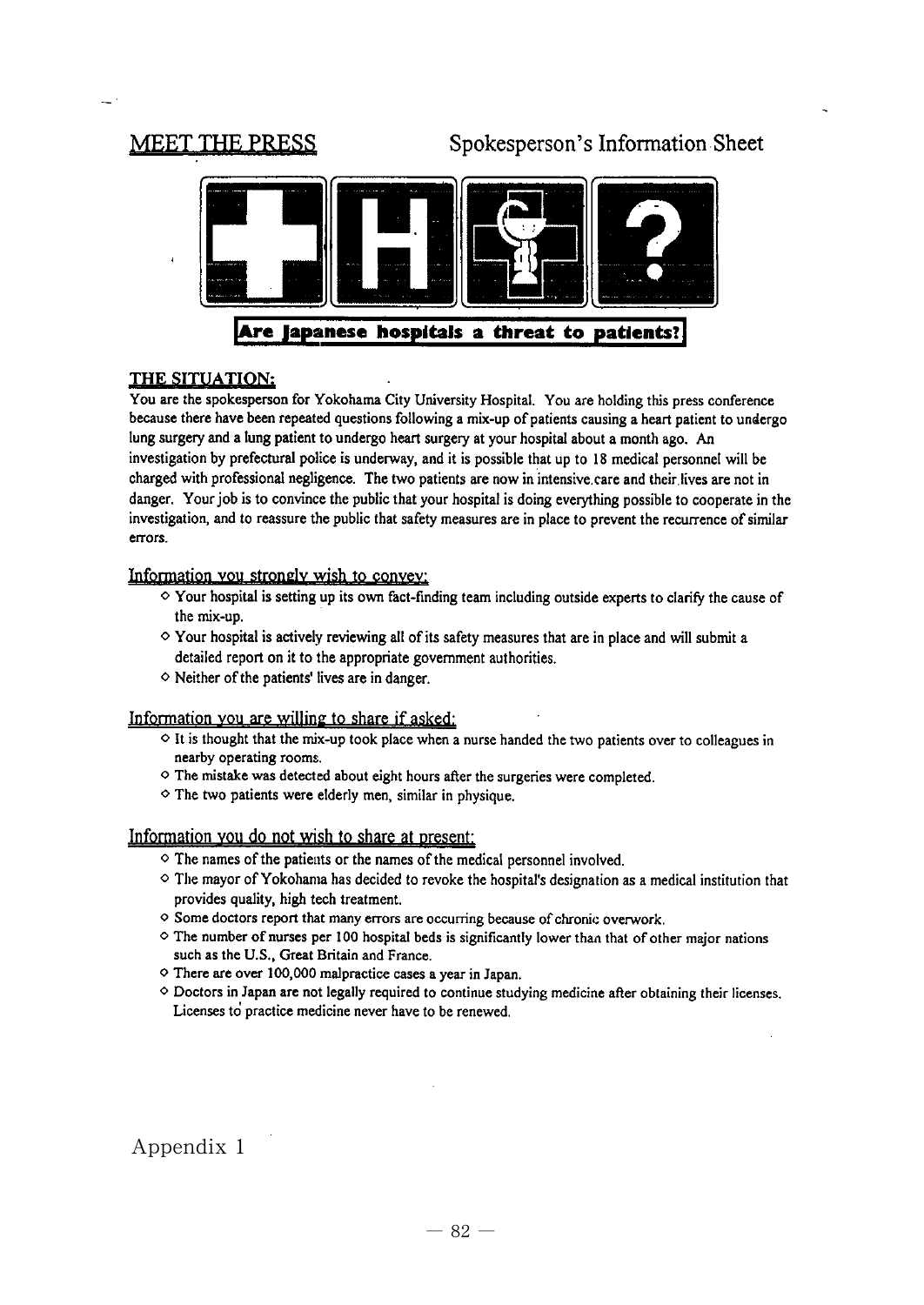# **MEET THE PRESS**

# Reporters' Concerns



# Are lapanese hospitals a threat to patients?

#### THE SITUATION:

This press conference is being held because there have been repeated questions following a mix-up of patients causing a heart patient to undergo lung surgery and a lung patient to undergo heart surgery at Yokohama City University Hospital about a month ago. An investigation by prefectural police is underway, and it is possible that up to 18 medical personnel will be charged with professional negligence. The two patients are now in intensive care and their lives are not in danger.

#### Reporters' Concerns:

1. You want to know the names of the medical staff involved, and if the names will be made public. Since your own mother is scheduled for major surgery soon, you are very concerned about the ability and background of medical staff, especially doctors. You believe that people have a right to know background information about doctors who treat them. You also are very worried because this incident is just one of a number of serious mistakes occurring in Japan's medical facilities lately. Several weeks ago, a 58-year-old housewife died after a nurse accidentally injected her with disinfectant instead of blood medication. And last week, a 7-year-old boy had to have surgery to remove part of a surgical instrument left inside his skull. You want to know why this alarming trend is happening.

#### 

2. You want to know the names of the patients involved so you can do follow-up interviews of the family members and find out what they feel about the situation. You think that the family members should file a malpractice suit. You want to know if the hospital and medical staff will compensate the patients and their families for the wrong that has been done to them. You are also very concerned about the overall safety of the medical care in Japan. You want to know what hospitals are doing now to prevent similar situations from happening again in the future.

#### 

3. You want to know what punishment will be given to those medical personnel involved. You feel that those responsible should be held accountable for their actions. You just found out that this surgical error wasn't discovered until eight hours after the operation when the patients were undergoing blood transfusions. If the two patients hadn't had the same type blood, this could easily have been a fatal error. You want to know why it took so long for the hospital staff to discover such a serious mistake. You also want to know why the hospital hasn't given out information about this incident on a timely basis. You want to know if the hospital is trying to protect those involved.

### Appendix 2